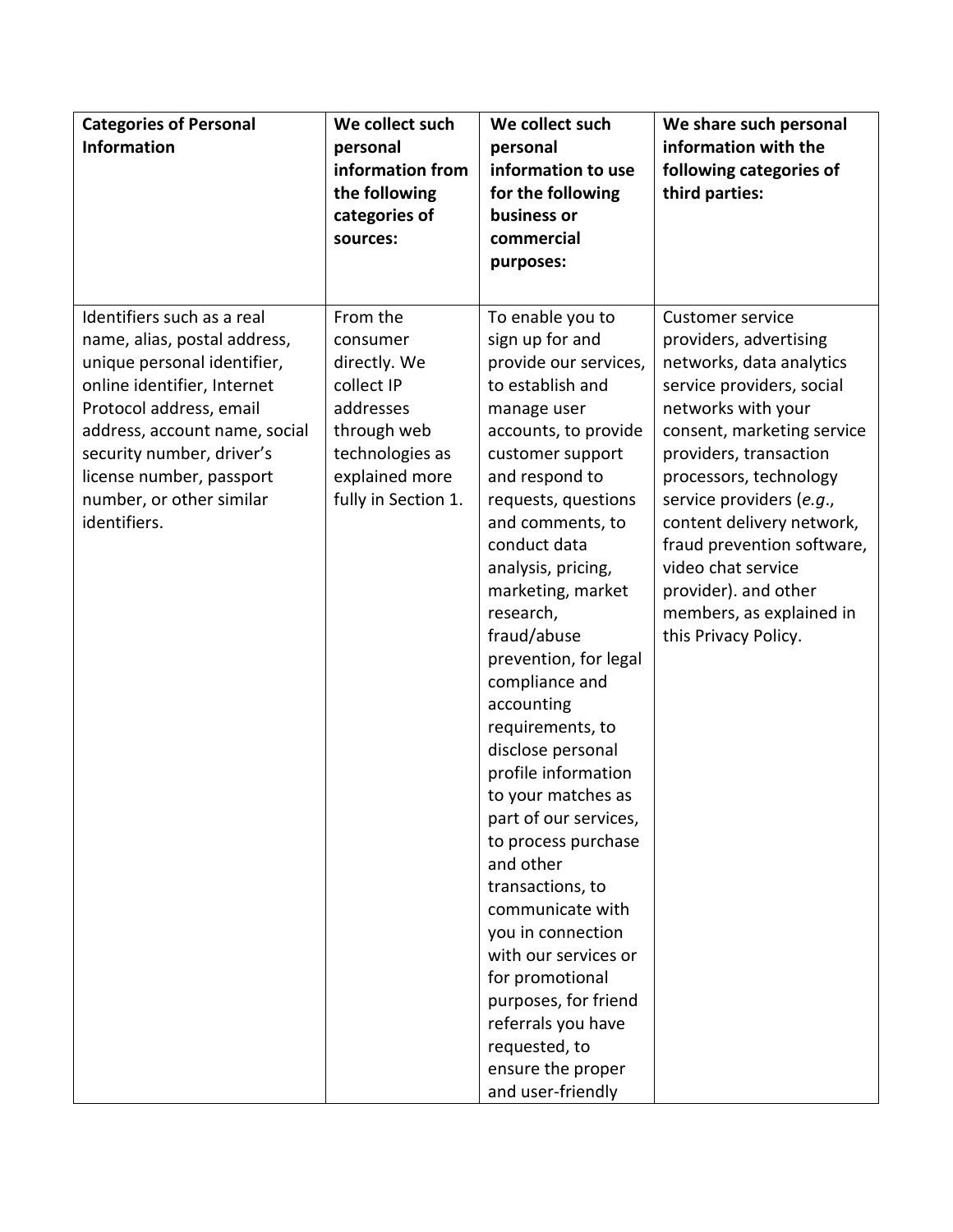|                                  |           | operation of our      |                            |
|----------------------------------|-----------|-----------------------|----------------------------|
|                                  |           | websites and          |                            |
|                                  |           | services, to provide  |                            |
|                                  |           | interest-based        |                            |
|                                  |           | content and           |                            |
|                                  |           | advertising, and      |                            |
|                                  |           |                       |                            |
|                                  |           | payment processing.   |                            |
| Categories of personal           | From the  | To enable you to      | <b>Customer service</b>    |
| information described in         | consumer  | sign up for and       | providers, advertising     |
| subdivision (e) of Section       | directly. | provide our services, | networks, data analytics   |
| 1798.80.                         |           | to establish and      | service providers, social  |
|                                  |           | manage user           | networks with your         |
|                                  |           | accounts, to provide  | consent, marketing service |
|                                  |           | customer support      | providers, transaction     |
|                                  |           | and respond to        | processors, technology     |
|                                  |           | requests, questions   | service providers (e.g.,   |
|                                  |           | and comments, to      | content delivery network,  |
|                                  |           | conduct data          | fraud prevention           |
|                                  |           | analysis, pricing,    | software), and other       |
|                                  |           | marketing, market     | members, as explained in   |
|                                  |           | research,             | this Privacy Policy.       |
|                                  |           | fraud/abuse           |                            |
|                                  |           | prevention, for legal |                            |
|                                  |           | compliance and        |                            |
|                                  |           | accounting            |                            |
|                                  |           | requirements, to      |                            |
|                                  |           | disclose personal     |                            |
|                                  |           | profile information   |                            |
|                                  |           | to your matches as    |                            |
|                                  |           | part of our services, |                            |
|                                  |           | to process purchase   |                            |
|                                  |           | and other             |                            |
|                                  |           | transactions, to      |                            |
|                                  |           | communicate with      |                            |
|                                  |           | you in connection     |                            |
|                                  |           | with our services or  |                            |
|                                  |           | for promotional       |                            |
|                                  |           | purposes, for friend  |                            |
|                                  |           | referrals you have    |                            |
|                                  |           | requested, and        |                            |
|                                  |           | payment processing.   |                            |
| Characteristics of protected     | From the  | Where you chose to    | <b>Customer Service</b>    |
| classifications under California | consumer  | provide such          | providers, marketing       |
|                                  | directly. | information, solely   | service providers,         |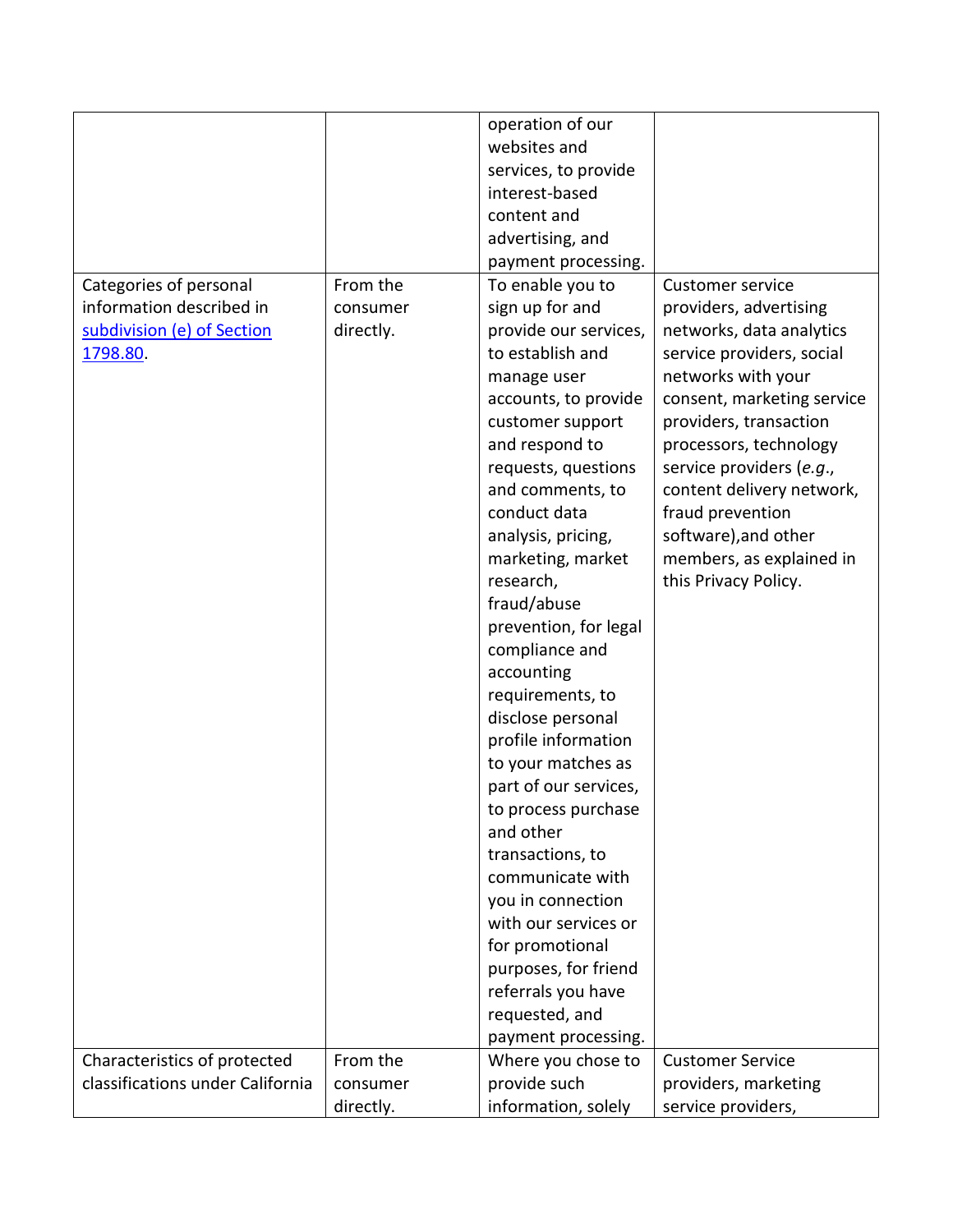| identity).<br>services to you (e.g.,<br>providers (e.g., content<br>as part of your<br>delivery network, fraud<br>registration of an<br>prevention software) and<br>other members, as<br>account, creating or<br>explained in this Privacy<br>updating a your<br>profile, calculating<br>Policy.<br>compatibility scores,<br>matching you with<br>other users, and | or federal law (e.g. gender | to provide our | technology service           |
|--------------------------------------------------------------------------------------------------------------------------------------------------------------------------------------------------------------------------------------------------------------------------------------------------------------------------------------------------------------------|-----------------------------|----------------|------------------------------|
|                                                                                                                                                                                                                                                                                                                                                                    |                             |                |                              |
|                                                                                                                                                                                                                                                                                                                                                                    |                             |                |                              |
|                                                                                                                                                                                                                                                                                                                                                                    |                             |                |                              |
|                                                                                                                                                                                                                                                                                                                                                                    |                             |                |                              |
|                                                                                                                                                                                                                                                                                                                                                                    |                             |                |                              |
|                                                                                                                                                                                                                                                                                                                                                                    |                             |                |                              |
|                                                                                                                                                                                                                                                                                                                                                                    |                             |                |                              |
|                                                                                                                                                                                                                                                                                                                                                                    |                             |                |                              |
|                                                                                                                                                                                                                                                                                                                                                                    |                             |                |                              |
| disclosing profile                                                                                                                                                                                                                                                                                                                                                 |                             |                |                              |
| information to your                                                                                                                                                                                                                                                                                                                                                |                             |                |                              |
| matches.                                                                                                                                                                                                                                                                                                                                                           |                             |                |                              |
| Commercial information,<br>From the<br>To provide our<br><b>Customer service</b>                                                                                                                                                                                                                                                                                   |                             |                |                              |
| including records of personal<br>services, to establish<br>providers, advertising<br>consumer                                                                                                                                                                                                                                                                      |                             |                |                              |
| property, products or services<br>directly.<br>and manage user<br>networks, data analytics                                                                                                                                                                                                                                                                         |                             |                |                              |
| purchased, obtained, or<br>accounts, to provide<br>service providers,                                                                                                                                                                                                                                                                                              |                             |                |                              |
| considered, or other<br>marketing service<br>customer support                                                                                                                                                                                                                                                                                                      |                             |                |                              |
| purchasing or consuming<br>and respond to<br>providers, transaction                                                                                                                                                                                                                                                                                                |                             |                |                              |
| histories or tendencies.<br>processors, technology<br>requests, questions                                                                                                                                                                                                                                                                                          |                             |                |                              |
| and comments, to<br>service providers (e.g.,                                                                                                                                                                                                                                                                                                                       |                             |                |                              |
| conduct data<br>content delivery network,                                                                                                                                                                                                                                                                                                                          |                             |                |                              |
| analysis, pricing,<br>fraud prevention                                                                                                                                                                                                                                                                                                                             |                             |                |                              |
| software).<br>marketing,                                                                                                                                                                                                                                                                                                                                           |                             |                |                              |
| fraud/abuse                                                                                                                                                                                                                                                                                                                                                        |                             |                |                              |
| prevention, for legal                                                                                                                                                                                                                                                                                                                                              |                             |                |                              |
| compliance and                                                                                                                                                                                                                                                                                                                                                     |                             |                |                              |
| accounting                                                                                                                                                                                                                                                                                                                                                         |                             |                |                              |
| requirements, to                                                                                                                                                                                                                                                                                                                                                   |                             |                |                              |
| process purchase                                                                                                                                                                                                                                                                                                                                                   |                             |                |                              |
| and other                                                                                                                                                                                                                                                                                                                                                          |                             |                |                              |
| transactions, to                                                                                                                                                                                                                                                                                                                                                   |                             |                |                              |
| communicate with                                                                                                                                                                                                                                                                                                                                                   |                             |                |                              |
| you in connection                                                                                                                                                                                                                                                                                                                                                  |                             |                |                              |
| with our services or                                                                                                                                                                                                                                                                                                                                               |                             |                |                              |
| for promotional                                                                                                                                                                                                                                                                                                                                                    |                             |                |                              |
| purposes, and                                                                                                                                                                                                                                                                                                                                                      |                             |                |                              |
| payment processing.                                                                                                                                                                                                                                                                                                                                                |                             |                |                              |
| Internet or other electronic<br>We collect<br>To provide our<br>consumers'                                                                                                                                                                                                                                                                                         |                             |                | Advertising networks, data   |
| network activity information,<br>services, to disclose<br>interactions with<br>profile information                                                                                                                                                                                                                                                                 |                             |                | analytics service providers, |
| including, but not limited to,<br>marketing service<br>browsing history, search<br>our website<br>to your matches, as                                                                                                                                                                                                                                              |                             |                |                              |
| providers, and other<br>through web<br>history, and information<br>part of our services<br>members as explained in                                                                                                                                                                                                                                                 |                             |                |                              |
| technologies as<br>(e.g., your last login<br>regarding a consumer's<br>this Privacy Policy.                                                                                                                                                                                                                                                                        |                             |                |                              |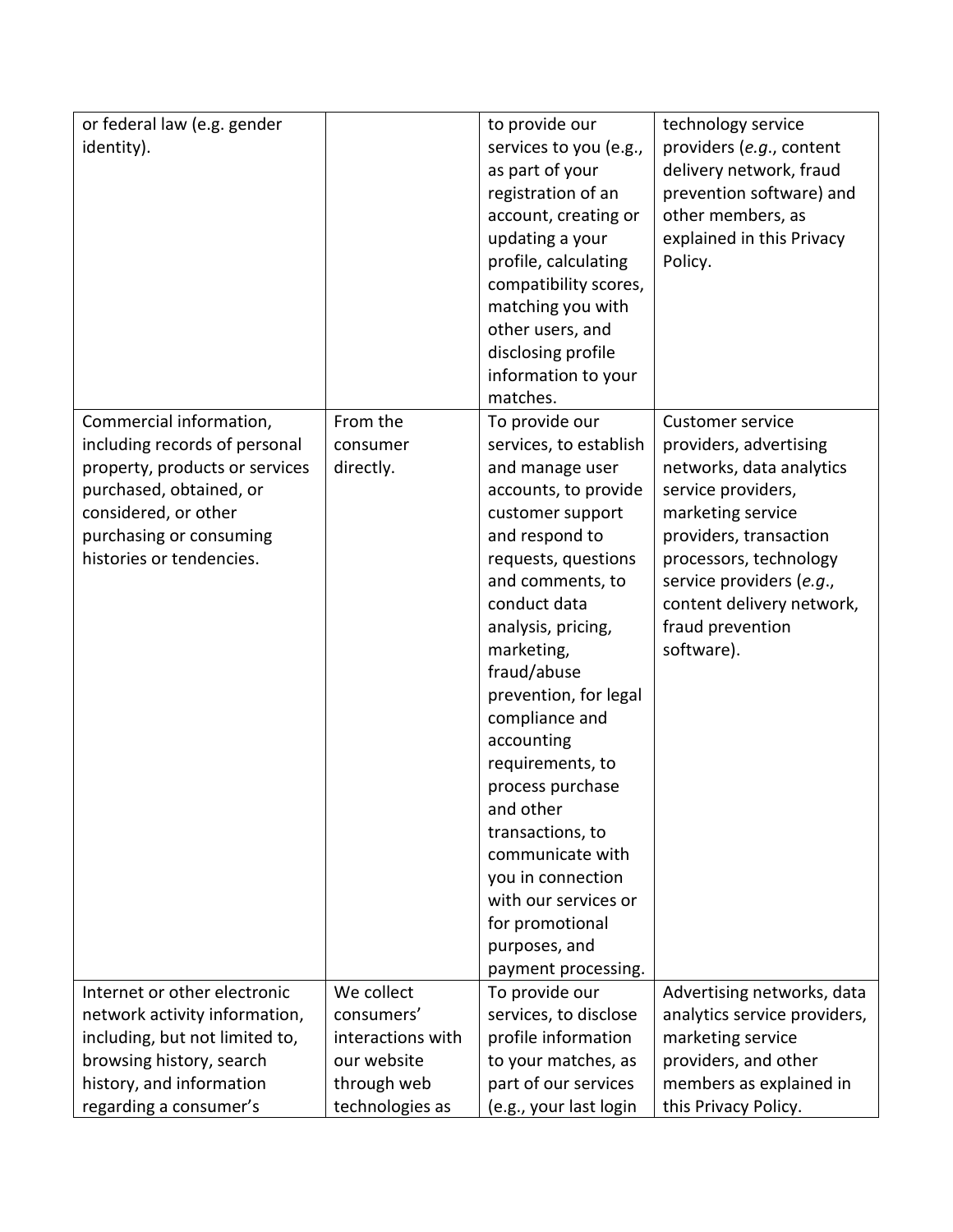| interaction with an Internet   | explained in        | date, where you are    |                            |
|--------------------------------|---------------------|------------------------|----------------------------|
| Web site, application, or      | Section 1.          | currently online), for |                            |
| advertisement.                 |                     | security, compliance   |                            |
|                                |                     | and legal reasons, to  |                            |
|                                |                     | ensure the proper      |                            |
|                                |                     | and user-friendly      |                            |
|                                |                     | operation of our       |                            |
|                                |                     | websites and           |                            |
|                                |                     | services, to provide   |                            |
|                                |                     | interest-based         |                            |
|                                |                     | content and            |                            |
|                                |                     | advertising, to        |                            |
|                                |                     | conduct data           |                            |
|                                |                     | analysis, pricing, and |                            |
|                                |                     | marketing.             |                            |
| Geolocation data.              | We collect zip      | To provide our         | <b>Customer service</b>    |
|                                | codes from          | services, to disclose  | providers, data analytics  |
|                                | consumers           | profile information    | service providers,         |
|                                | directly. We        | to your matches, as    | technology service         |
|                                | collect IP          | part of our services   | providers (e.g., content   |
|                                | addresses           | (e.g. radius search),  | delivery network, fraud    |
|                                | through web         | to conduct data        | prevention software), and  |
|                                | technologies as     | analysis, and          | other members as           |
|                                | explained more      | fraud/abuse            | explained in this Privacy  |
|                                | fully in Section 1. | prevention, and for    | Policy.                    |
|                                |                     | legal compliance.      |                            |
| Audio, electronic, visual,     | From the            | To provide our         | <b>Customer service</b>    |
| thermal, olfactory, or similar | consumer            | services, to disclose  | providers, data analytics  |
| information (e.g., pictures).  | directly.           | profile information    | service providers, social  |
|                                |                     | to your matches, as    | networks with your         |
|                                |                     | part of our services   | consent, technology        |
|                                |                     | (e.g. profile photos   | service providers (e.g.,   |
|                                |                     | and video images as    | content delivery network,  |
|                                |                     | part of our video      | fraud prevention software, |
|                                |                     | chat feature),         | video chat service         |
|                                |                     | fraud/abuse            | provider), and other       |
|                                |                     | prevention, and for    | members as explained in    |
|                                |                     | legal compliance.      | this Privacy Policy.       |
| Professional or employment-    | From the            | To provide our         | <b>Customer service</b>    |
| related information.           | consumer            | services, to disclose  | providers, data analytics  |
|                                | directly.           | profile information    | service providers,         |
|                                |                     | to your matches, as    | technology service         |
|                                |                     | part of our services   | providers (e.g., content   |
|                                |                     | (e.g. your             | delivery network, fraud    |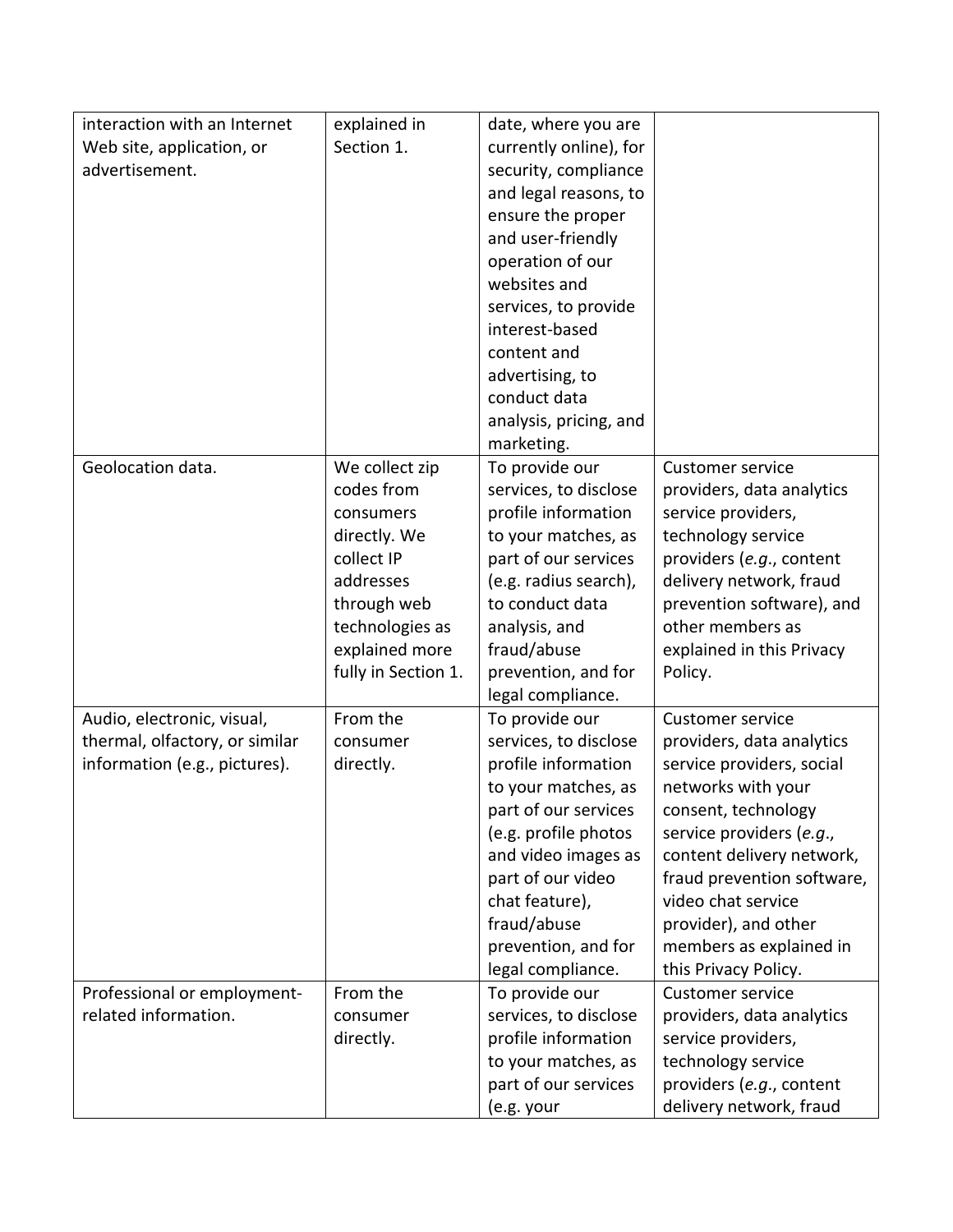|                                  |                    | occupation), to       | prevention software), and |
|----------------------------------|--------------------|-----------------------|---------------------------|
|                                  |                    | conduct data          | other members as          |
|                                  |                    | analysis, pricing,    | explained in this Privacy |
|                                  |                    | marketing, market     | Policy), and other        |
|                                  |                    | research,             | members as explained in   |
|                                  |                    | fraud/abuse           | this Privacy Policy.      |
|                                  |                    | prevention, and for   |                           |
|                                  |                    | legal compliance.     |                           |
| Education information,           | From the           | To provide our        | <b>Customer service</b>   |
| defined as information that is   | consumer           | services, to disclose | providers, data analytics |
| not publicly available           | directly.          | profile information   | service providers,        |
| personally identifiable          |                    | to your matches, as   | technology service        |
| information as defined in the    |                    | part of our services  | providers (e.g., content  |
| Family Educational Rights and    |                    | pricing, marketing,   | delivery network, fraud   |
| Privacy Act (20 U.S.C. section   |                    | market research,      | prevention software), and |
| 1232g, 34 C.F.R. Part 99) (e.g., |                    | fraud/abuse           | other members as          |
| whether you went to college).    |                    | prevention, and for   | explained in this Privacy |
|                                  |                    | legal compliance.     | Policy.                   |
| Inferences drawn from any of     | From the           |                       | <b>Customer service</b>   |
| the information identified in    |                    | To provide our        |                           |
|                                  | consumer           | services, (e.g.,      | providers, data analytics |
| this chart to create a profile   | directly. The      | calculate             | service providers,        |
| about a consumer reflecting      | inferences we      | compatibility scores  | technology service        |
| the consumer's preferences,      | draw relate to     | and match you with    | providers (e.g., content  |
| characteristics, psychological   | the compatibility  | other users); to      | delivery network, fraud   |
| trends, predispositions,         | quizzes            | disclose personal     | prevention software), and |
| behavior, attitudes,             | consumers take     | profile information   | other members as          |
| intelligence, abilities, and     | and personal       | to your matches as    | explained in this Privacy |
| aptitudes.                       | information        | part of our services; | Policy.                   |
|                                  | consumers          | to communicate        |                           |
|                                  | provide in their   | with you in           |                           |
|                                  | profile to provide | connection with our   |                           |
|                                  | matches with       | services or for       |                           |
|                                  | other users.       | promotional           |                           |
|                                  |                    | purposes; to ensure   |                           |
|                                  |                    | the proper and user-  |                           |
|                                  |                    | friendly operation of |                           |
|                                  |                    | our websites and      |                           |
|                                  |                    | services; to evaluate |                           |
|                                  |                    | usage data and        |                           |
|                                  |                    | understand how        |                           |
|                                  |                    | users interact with   |                           |
|                                  |                    | our websites and      |                           |
|                                  |                    | services; to improve  |                           |
|                                  |                    | our websites and      |                           |